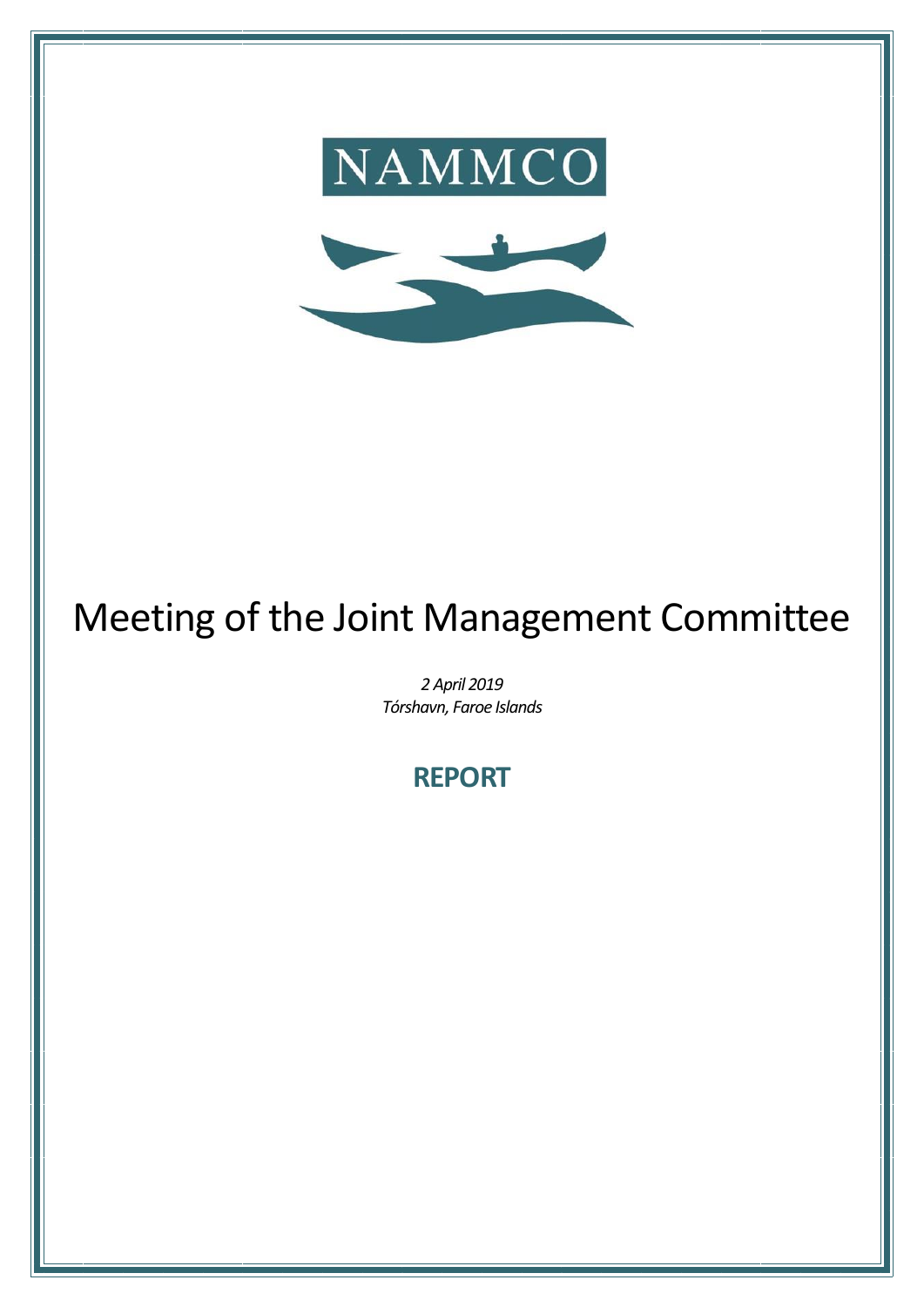© North Atlantic Marine Mammal Commission

#### **Please cite this report as:**

North Atlantic Marine Mammal Commission (NAMMCO) (2019). Report of the Joint Management Committee, Tórshavn, Faroe Islands

Available at www.nammco.no

# **NAMMCO**

*Postbox 6453, Sykehusveien 21-23, N-9294 Tromsø, Norway,* 

*+47 77687371, [nammco-sec@nammco.no,](mailto:nammco-sec@nammco.no) [www.nammco.no,](http://www.nammco.no/) [facebook.com/nammco.no,](http://www.facebook.com/nammco.no) [twitter.com/NAMMCO\\_sec](https://twitter.com/NAMMCO_sec)*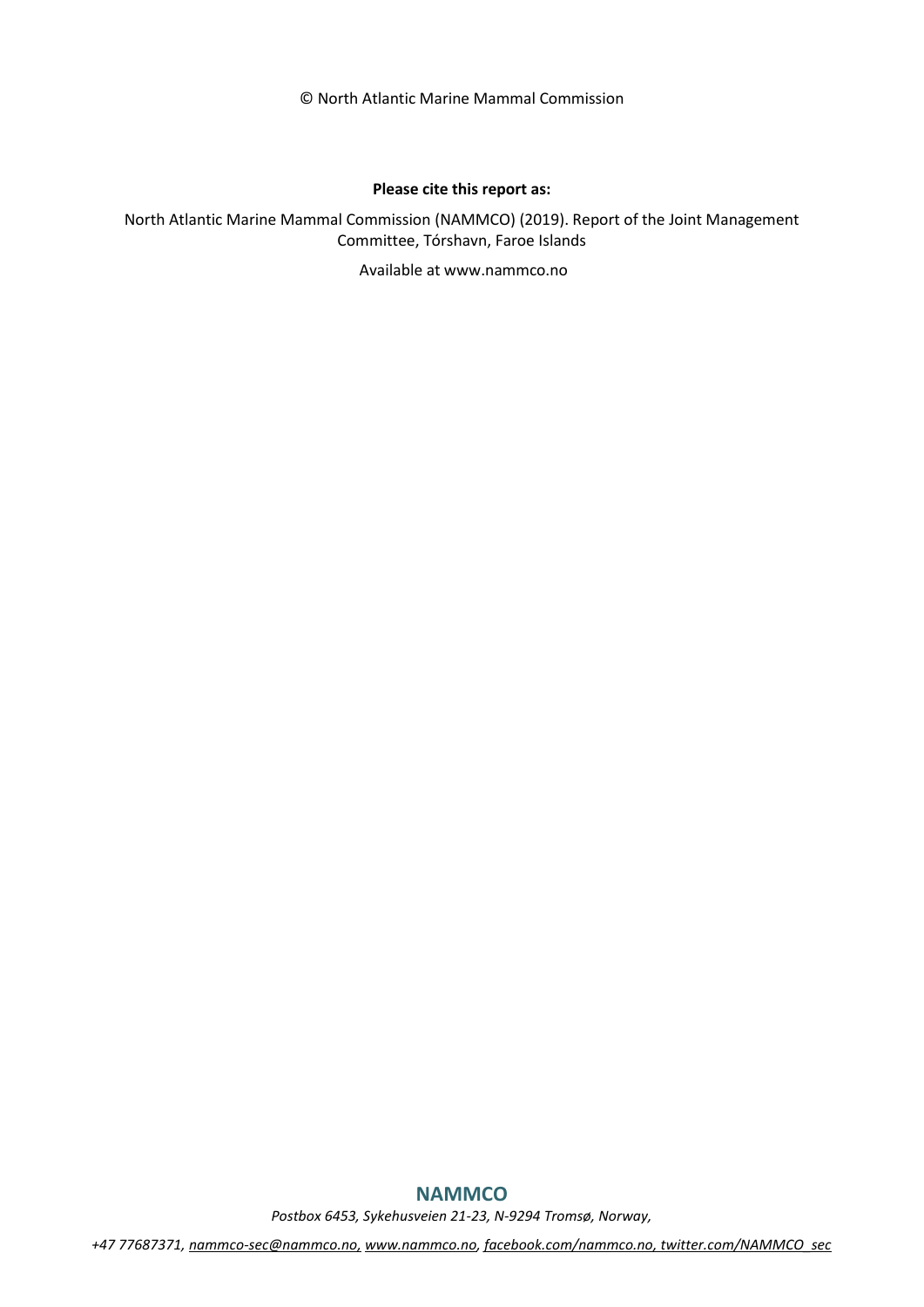# **TABLE OF CONTENTS**

| 1.    |                                                                           |
|-------|---------------------------------------------------------------------------|
| 2.    |                                                                           |
| 3.    |                                                                           |
| 3.1   |                                                                           |
| 3.2   |                                                                           |
| 3.3   |                                                                           |
| 3.3.1 |                                                                           |
| 3.3.2 |                                                                           |
| 4.    | Procedures for Decision-Making on Conservation and Management Measures  9 |
|       |                                                                           |
| 4.1   |                                                                           |
| 4.2   |                                                                           |
| 5.    |                                                                           |
| 6.    |                                                                           |
| 7.    |                                                                           |
|       |                                                                           |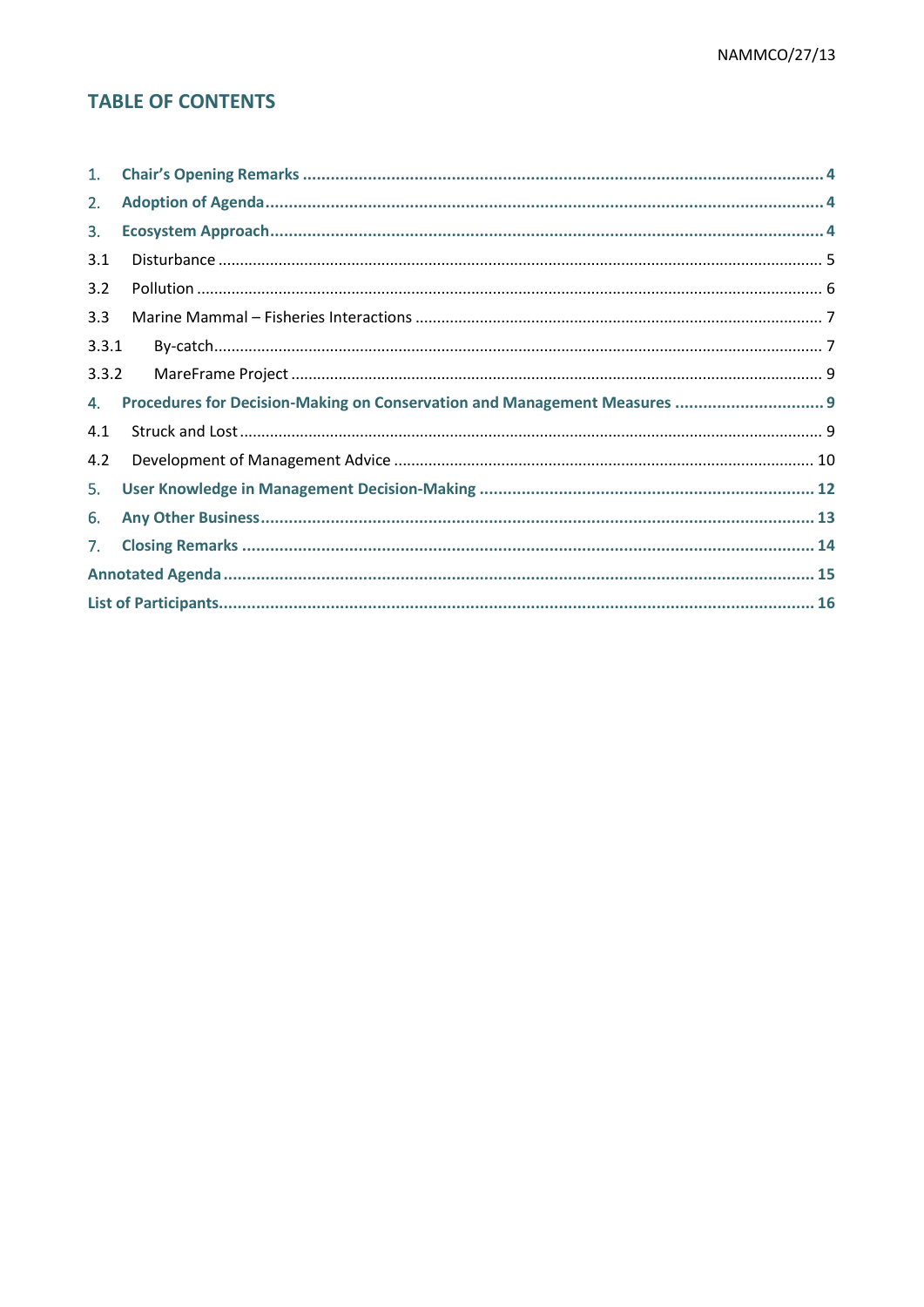# <span id="page-3-0"></span>1. **CHAIR'S OPENING REMARKS**

The Chair of the NAMMCO Joint Management Committee, Nette Levermann (GL) welcomed delegates and observers to the meeting and passed to the General Secretary of NAMMCO, who provided some practical details for the meeting.

The Chair then noted the schedule for the meeting and the list of documents. She drew particular attention to the following documents (including the explanation of their colour coding):

- NAMMCO/27/MC/06 summarising active requests to the Scientific Committee and responses to these requests.
- NAMMCO/27/MC/05A summarising recent (from 2016) proposals for conservation and management and recommendations for research to member countries and responses to these.

The Chair advised that during the meeting she would be asking for updates from member countries under the different agenda points, including from those who had provided updates in writing prior to the meeting. These updates would then be recorded in document NAMMCO/27/MC/05A, an updated version of which is attached to this report as Annex 1.

The Chair also noted that she would open for feedback on the new style of reporting on proposals and recommendations from the SC to the MCs under any other business and would be interested in having a discussion on an appropriate procedure for changing the status of these proposals and recommendations. She also noted that there would be a remote presentation by Nina Young from NOAA later in the day as an additional item under any other business.

The Chair then informed the joint management committee (MCJ) that the Chair of the Scientific Committee, Tore Haug would present the updates from the 2018 Scientific Committee report (NAMMCO/27/08) under all agenda items.

# <span id="page-3-1"></span>2. **ADOPTION OF AGENDA**

The agenda was adopted.

# <span id="page-3-2"></span>3. **ECOSYSTEM APPROACH**

#### **Active Requests from Council**

- *R1.2.1 (ongoing): To consider whether multispecies models for management purposes can be established for the North Atlantic ecosystems and whether such models could include the marine mammals compartment. If such models and the required data are not available then identify the knowledge lacking for such an enterprise to be beneficial to proper scientific management and suggest scientific projects which would be required for obtaining this knowledge.*
- *R-1.5.1 (outdated?): To describe the possible pathways of radioactive material from blowouts and leakage in existing nuclear power plants, leakage from dumped material and possible accidents in planned recycling plants in the northern part of Scotland into the food web of the North Atlantic and hence into the top predators like marine mammals. This request was sent to ICES by NAC.*
- *R-1.5.3 (ongoing): SC/25 received an update regarding the plan to build a railway to increase shipments from the mine to Milne Inlet and to increase shipping from Milne Inlet to Europe. The SC reiterated its recommendation that all information on the Mary River Project be presented to the next meeting of the NAMMCO-JCNB JWG in 2020.*
- *R-1.5.4 (ongoing): Committed to furthering its ecosystem approach to the management of marine mammals, and recognising the range of anthropogenic pressures facing North*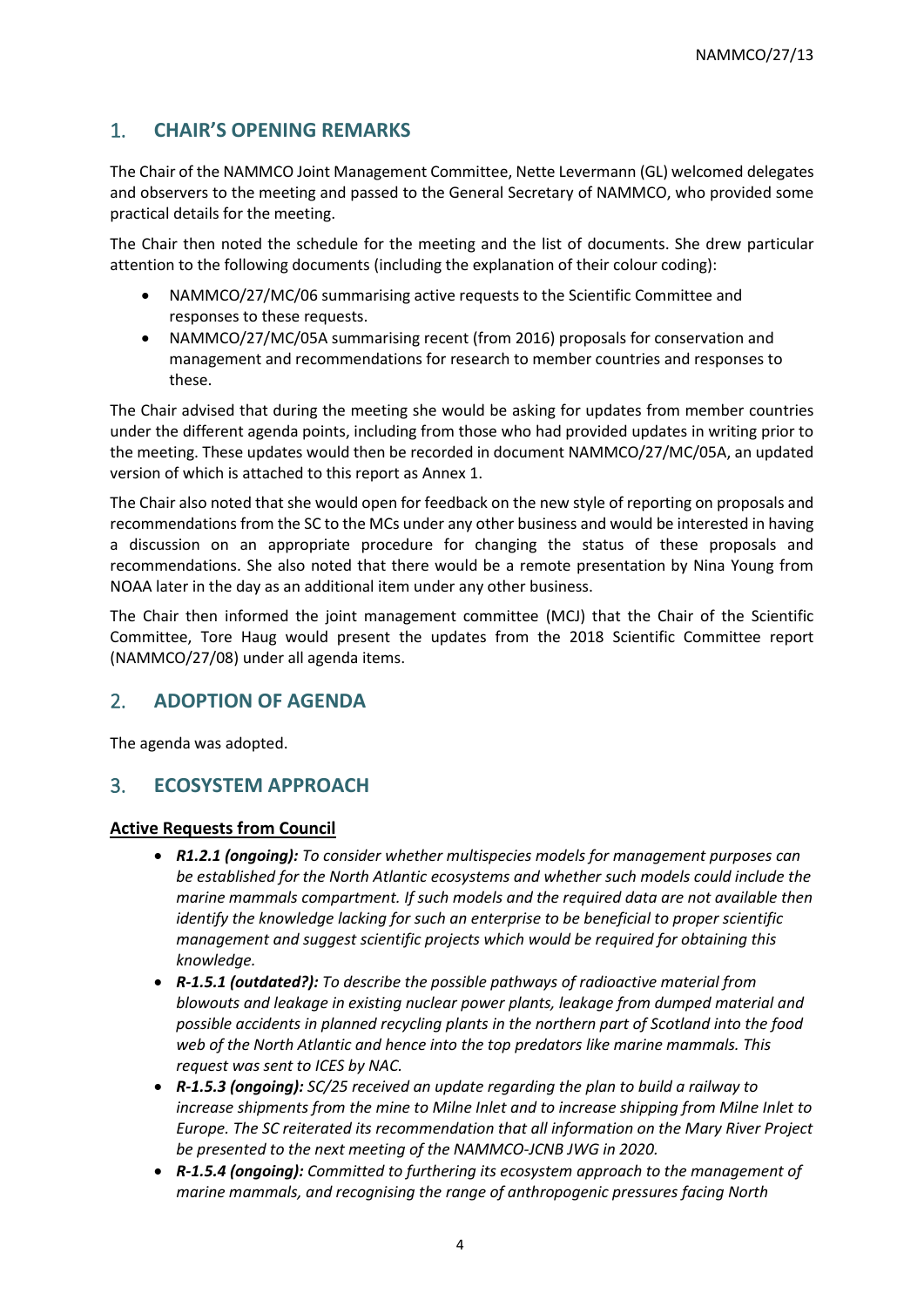*Atlantic marine mammals associated with the climate and environmental changes taking place, the Council requests the SC to advise on the best process to investigate the effects of non-hunting related anthropogenic stressors on marine mammal populations, including the cumulative impacts of global warming, by-catch, pollution and disturbance.*

- *R-2.3.1 (standing): To advise on stock identity of ringed seals for management purposes and to assess abundance in each stock area, long-term effects on stocks by present removals in each stock area, effects of recent environmental changes (i.e. disturbance, pollution) and changes in the food supply, and interactions with other marine living resources.*
- *R-2.6.3 (ongoing): Provide advice on the effects of human disturbance, including fishing and shipping activities, in particular scallop fishing, on the distribution, behaviour and conservation status of walrus in West Greenland.*
- *R-3.4.9 (ongoing): To provide advice on the effects of human disturbance, including noise and shipping activities, on the distribution, behaviour and conservation status of belugas, particularly in West Greenland.*

## <span id="page-4-0"></span>**3.1 DISTURBANCE**

#### **Updates from the Scientific Committee**

During the 25<sup>th</sup> meeting of the NAMMCO Scientific Committee (SC25), Mike Hammill (observer from Canada) provided an update on the Mary River project, particularly regarding the plan to build a railway to increase shipments from the mine to Milne Inlet and to increase shipping from Milne Inlet to Europe. SC25 reiterated its previous recommendation that all information on the Mary River Project be presented to the next meeting of the NAMMCO-JCNB JWG in 2020.

#### *Comments from Member Countries & Observers*

Canada provided an additional update on the Mary River project and the text of the intervention is included below.

The Mary River Project is an iron ore mine located on Baffin Island, near Pond Inlet, Nunavut. The project proponent is [Baffinland Iron Mines Corporation](http://www.baffinland.com/) (BIMC). Ore from the mine site is shipped through Milne Inlet and then south through Davis Strait. The project proponent is currently authorised to ship a maximum of 6 million tons of ore per year. This amount represents an increase from the previous Project Certificate which authorized total annual shipping of 4.26 million tons. The Project Certificate, which specifies the terms and conditions under which a project is authorized to operate, was amended in the fall of 2018 following the Nunavut Impact Review Board's (NIRB) review of a production increase proposal from the project proponent. In 2017, 4.05 million tonnes were shipped by 56 vessels. This is an increase from 2016, where 3.25 million tonnes were shipped, and 2015, when 1.33 million tonnes were shipped.

Since the last update at NAMMCO 26, the project proponent has submitted a proposal to expand certain project activities. The proposal is referred to as the Phase 2 expansion. This proposal is currently in the Technical Review Period as per the NIRB process, for which technical review comments were submitted by regulators and interested parties to the NIRB on March 7<sup>th</sup>, 2019. The Technical Review Period will conclude with a Technical Review Session, currently scheduled for April 8-10, 2019 in Iqaluit, Nunavut where all interested parties intend to discuss technical aspects of the project proposal in person. A final hearing will be held, as required for the process, and is currently scheduled for September 2019 following final submissions from parties and subsequent responses from Baffinland.

In 2017, Baffinland submitted an application to the NIRB to undertake winter sealift through Pond Inlet, but due to community concerns the application was withdrawn. Baffinland is currently proposing to build a North Railway connecting the mine site to the existing port at Milne Inlet. If approved, this could eventually enable the project to expand production and related shipping to 12 million tonnes of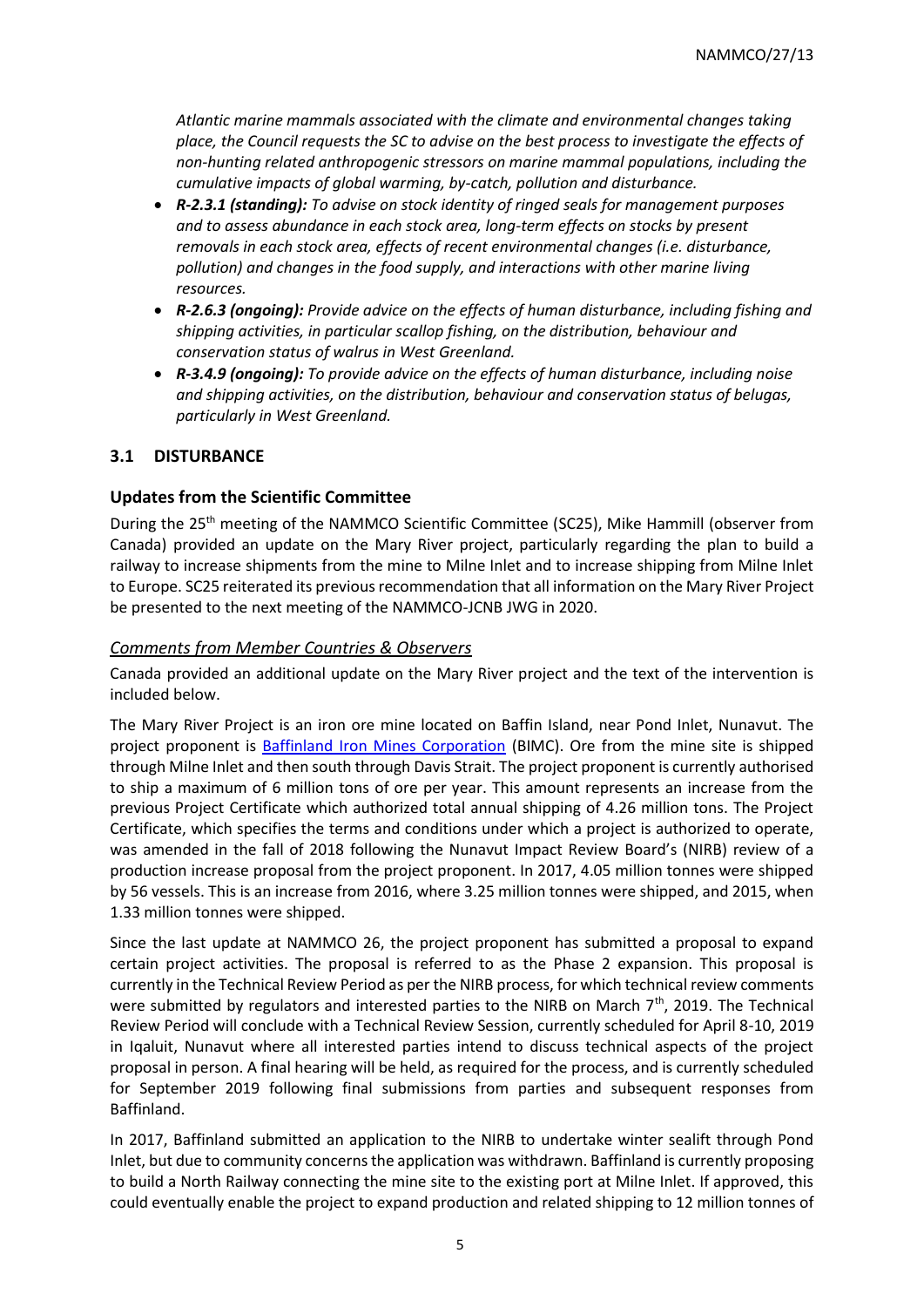iron ore per year. This proposal was reviewed by the Nunavut Planning Commission (NPC) as it required an amendment to the North Baffin Regional Land Use Plan. The amendment to this land use plan was approved prior to Baffinland's submission of the Phase 2 expansion proposal to the NIRB. The NPC has, however, opened a new public review to determine if further assessment of the Mary River project is required in light of potential cumulative effects associated with proposed operations at both Milne and Steensby Ports as well as both a North and South Railway.

With regards to project monitoring in relation to marine mammal interactions, it was noted that Baffinland suspended its ship-observer program in 2016 due to safety concerns (a program required as a term and condition of the project certificate). However, in 2018, Baffinland implemented a revised Ship-Board Observer program, which operated during the shoulder seasons between July 28 and August 7 and between September 28 to October 17, 2018. The Marine Wildlife Observers completed their surveys on board the Ice Management Vessel SMV *Botnica*.

As an intervenor in the NIRB process, Fisheries and Oceans Canada's review of the Phase 2 expansion proposal is centred on potential impacts to marine mammals. All materials pertaining to the NIRB's Mary River Project (File No.: 08MN053) can be accessed online from the NIRB's online public registry at [www.nirb.ca/project/123910.](http://www.nirb.ca/project/123910)

Canada suggested that NAMMCO could consider reaching out directly to the Nunavut Impact Review Board for further information regarding this project. In doing so, NAMMCO Members should consider refining information requests specific to the project so as to facilitate corresponding responses.

## **Recommendations from the Scientific Committee**

The Chair drew attention to document NAMMCO/27/MC/05A, noting that prior to NAMMCO 27, there were 2 existing proposals for conservation and management related to disturbance and 1 completed recommendation for research. There were no new proposals for conservation and management or recommendations for research from SC25. No updates were provided by member countries.

For reference, all recommendations and updates are recorded in document NAMMCO/27/MC/05A, which is also available as Annex 1 to this report.

## **Conclusion**

The MCJ thanked Canada for the comprehensive update on the Mary River projects and agreed with the proposal from the SC that all information on the Mary River Project be presented to the next meeting of the NAMMCO-JCNB JWG in 2020.

# <span id="page-5-0"></span>**3.2 POLLUTION**

## **Updates from the Scientific Committee**

SC25 noted that request R-1.5.1 related to radioactivity was outdated and suggested that Council consider closing this request. This issue is returned to in the discussion under section 4.2 of this report.

SC25 discussed the issue of pollution particularly in relation to the impact of PCBs on killer whales. This included discussion of the published paper by Desforges and colleagues (2018) and a working paper critically reviewing this article by Witting (SC/25/20). The SC agreed that it is important to continue monitoring impacts on killer whale populations and that further research on pollutants in marine mammals is highly valuable for understanding anthropogenic impacts.

SC25 also noted that as a response to request R-1.5.4, assessing impacts from non-hunting related anthropogenic stresses (including disturbance and pollution) was a topic that should now be on the agenda for consideration in all future working groups.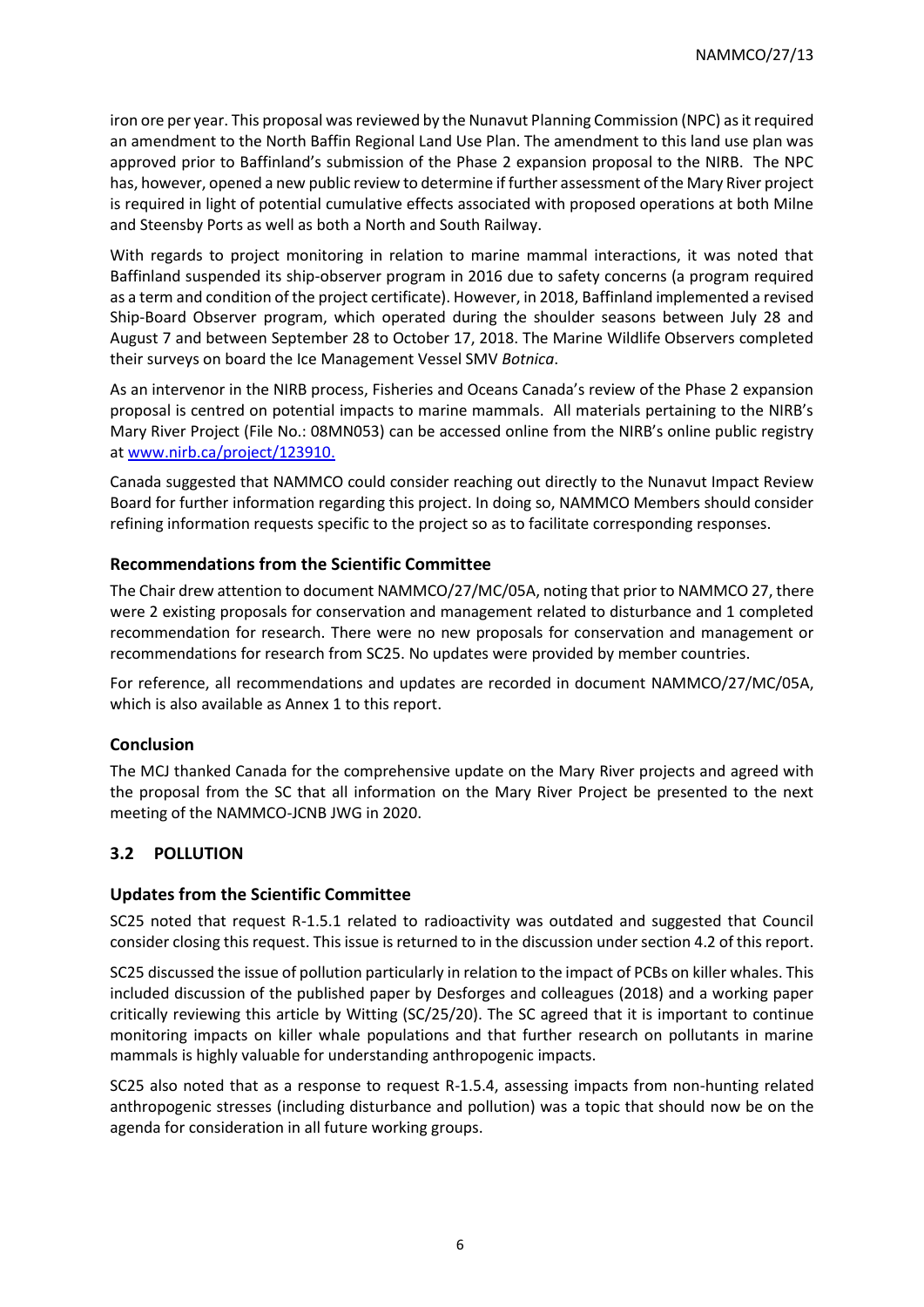# *Comments from Member Countries*

Norway asked for further information on R-1.5.1 and an explanation for why it was considered outdated. The SC Chair noted that this request was specifically related to pollution from the Sellafield nuclear site in the UK. It was already proposed as outdated by SC21 and had not been dealt with by the SC since that time.

Greenland stated its support for the development that all working groups of the SC will now include a consideration of non-hunting related anthropogenic impacts.

## **Recommendations from the Scientific Committee**

There were no proposals for conservation and management or recommendations for research prior to NAMMCO 27. SC25 made one new recommendation for research relating to pollution.

All recommendations and updates are recorded in document NAMMCO/27/MC/05A, available as Annex 1 to this report.

## *New Recommendation for Research*

• SC25 recommended that the NAMMCO Secretariat conduct a review of pollutants in all marine mammals relevant for NAMMCO and report results to SC26.

# **Conclusion**

The MCJ endorsed the recommendation that the NAMMCO Secretariat prepare a review of pollutants in all marine mammals relevant for NAMMCO.

# <span id="page-6-0"></span>**3.3 MARINE MAMMAL – FISHERIES INTERACTIONS**

## **Active Requests from Council**

• *R-1.1.5 (standing): To periodically review and update available knowledge related to the understanding of interactions between marine mammals and commercially exploited marine resources.*

The SC Chair briefly described research projects examining the consumption of resources by marine mammals presented at SC25 before going on to provide information on this agenda item under the specific topics of by-catch and the MareFrame project.

## <span id="page-6-1"></span>**3.3.1 By-catch**

## **Updates from the Scientific Committee**

The SC Chair outlined the work and recommendations for each country from the 2018 meetings of the by-catch working group (BYCWG). This included two telephone meetings, one in April and the other in October. These recommendations are available in the 2018 reports from the BYCWG and in the SC25 report (available to the meeting as NAMMCO/27/MC/08). The SC endorsed all new recommendations from the BYCWG. The SC Chair also acknowledged and commended considerable efforts being made to improve the reliability of the by-catch data available in Member Countries.

## **Recommendations from the Scientific Committee**

The Chair drew attention to document NAMMCO/27/MC/05A, noting that prior to NAMMCO 27, there were 11 existing proposals for conservation and management related to interactions between marine mammals and fisheries and 9 recommendations for research. SC25 also made 7 new proposals for conservation and management, which are listed below. Updates on the proposals and recommendations were provided by Norway, Greenland, Iceland and the Faroe Islands.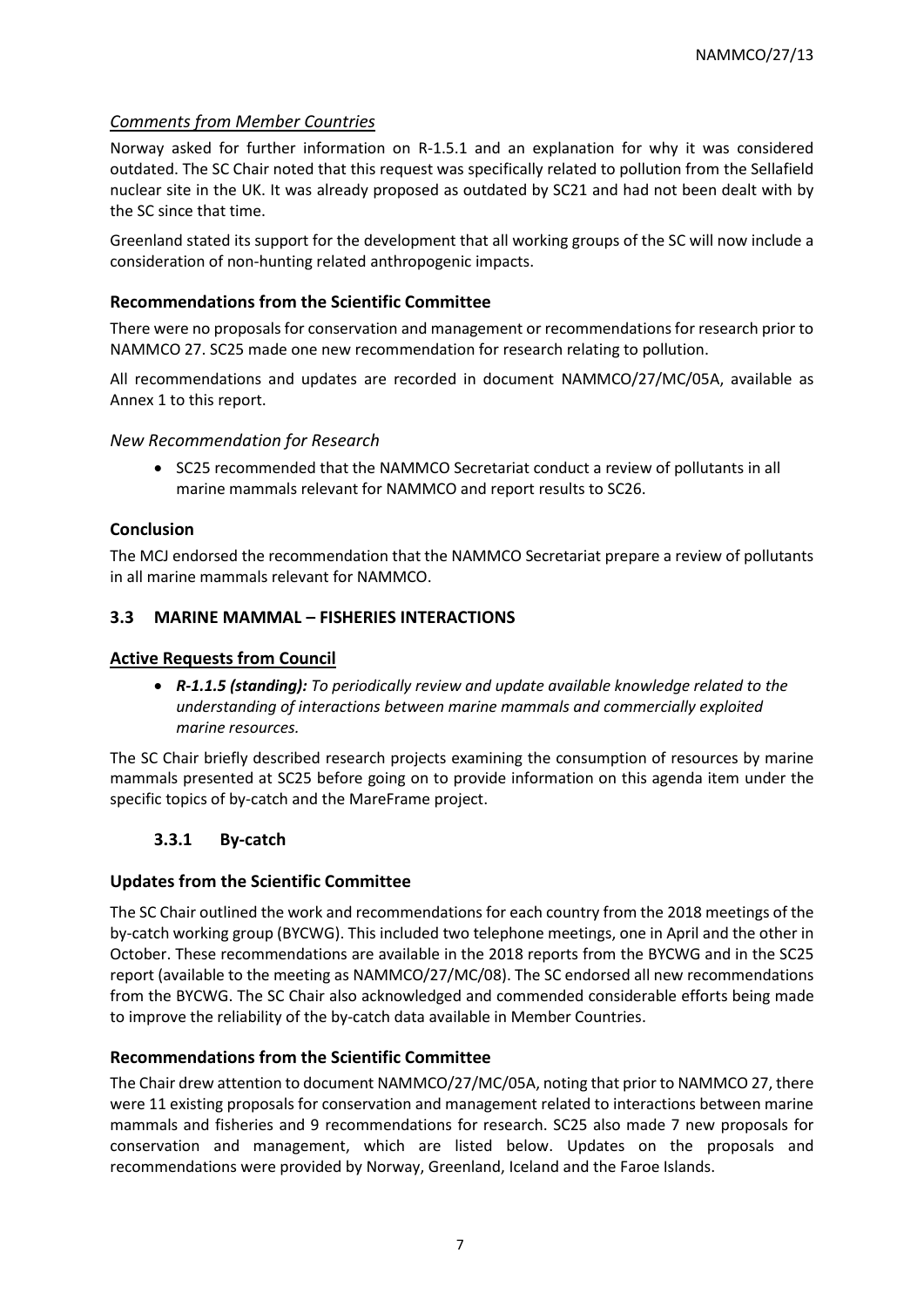For reference, all recommendations and updates are recorded in document NAMMCO/27/MC/05A, which is also available as Annex 1 to this report.

#### *New Proposals for Conservation & Management*

- FO: Implement a reporting system for vessels below 15 GMT.
- FO/IS: Add the selection of local marine mammal species to e-logbook design.
- FO/IS: Information available on by-catch from foreign vessels should be presented to BYCWG
- IS: Provide a description of the coverage in by-catch reports (even if there is none since it provides evidence of by-catch risk)
- IS: Provide details of the amount of observer effort in pelagic trawl fleets
- NO: Modify the design of the Coastal Reference Fleet, both the selection process and the number of vessels in areas of concern according to recommendations from the BYCWG.
- ALL: Logbooks should not be used for calculating by-catch rates, only as a qualitative indicator for raising concern

#### *Comments from Member Countries*

Norway noted that it had calculated a by-catch estimate for harbour porpoise in two gillnet fisheries and these fisheries are assumed to have the majority of harbour porpoise by-catch in Norway. This has been accepted by NAMMCO as a preliminary estimate for use in assessment and has been submitted for peer review publication. It noted that it is still working on an estimate for by-catch of seals and that there is a meeting planned for 2019 to further develop the method for this.

Norway also informed that the number of vessels in the coastal reference fleet had already been increased and a workshop is being planned to discuss how sampling design may be improved. It also noted that logbooks are not used to calculate bycatch rates in Norway.

Iceland noted that it has already responded to several of the requests and is actively working to address and respond to the requests from the SC. Information related to specific requests is recorded in NAMMCO/27/MC/05A, included as Annex 1 to this report.

The Faroe Islands informed that an observer had been on pelagic vessels since 2018, with a primary task to look at by-catch of different pelagic species and to note any by-catch of marine mammals. No marine mammal by-catch had been observed during this period.

Greenland noted that in general, it is mandatory to report all by-catch. The Association of Fishers and Hunters in Greenland (KNAPK) were contacted for comments on this issue prior to the meeting and informed that problems were being experienced with the destruction of fishing gear through whale entanglements. This was particularly a problem for the inshore cod fishery and it is currently not possible to receive compensation for this damage. It was also noted that there is an increasing problem with competition between the Greenland halibut fishery and narwhals. In the Upernavik area (Melville Bay) there is an annual quota of 52 narwhals and often this quota is caught within a short time in a small area. When narwhal are present in the area after the quota is caught a decline is observed in catches of Greenland halibut. This has also been experienced in other areas. Due to this situation, municipalities have often requested additional narwhal quota as a way to compensate for the losses in the halibut fishery and as a way to reduce the competition. It was also noted that the offshore Greenland halibut, shrimp and lump fisheries in Greenland are all certified by the Marine Stewardship Council (MSC). This means that measures are being taken to record and report by-catch of marine mammals since this is mandatory under this scheme. Greenland also noted that much information is still needed in this regard, including data on bycatch of marine mammals and that by-catch is an issue where all involved stakeholders can work together to improve the situation.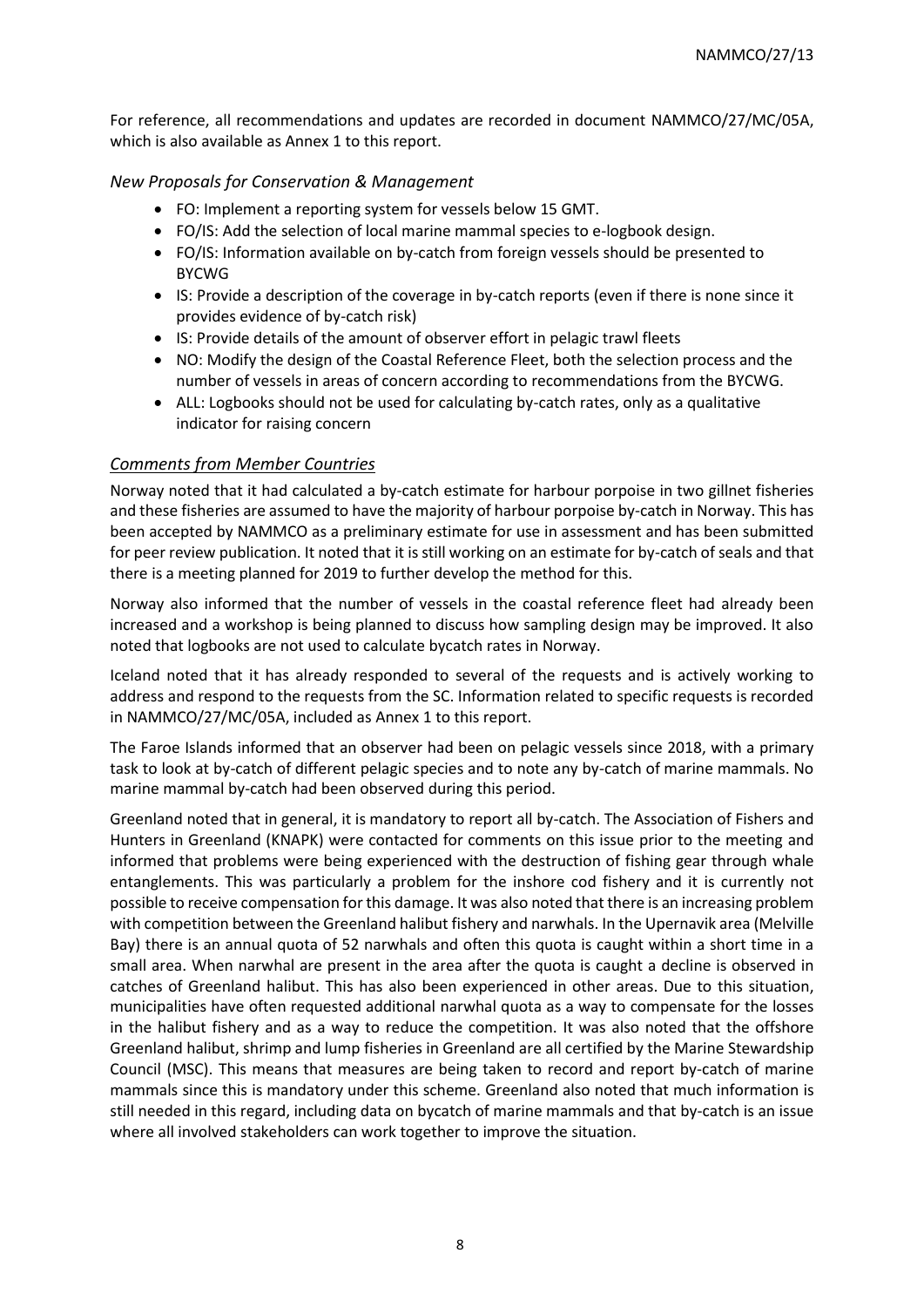# **Conclusion**

MCJ noted the SC report and the updates provided by Member Countries. It endorsed all of the new recommendations from the SC related to by-catch.

## <span id="page-8-0"></span>**3.3.2 MareFrame Project**

## **Updates from the Scientific Committee**

SC25 was provided with a review of the outputs from the newly completed MareFrame project and noted that the project delivered useful results that can now be built upon to address R-1.2.1. This project aimed to develop a decision support framework in 8 areas, which included Icelandic waters. Three ecosystem models were developed, although their primary focus on was commercial fish stocks and they did not include specific attention to marine mammals. The SC Chair noted that modelling ecosystems is a challenging task but that it is important to continue developing this work.

#### *Comments from Member Countries*

Iceland noted that it was heavily involved in the MareFrame project and agreed with the SC Chair that this project and related activities have moved the field forward significantly. It also agreed that since marine mammals were not a specific focus of the work in this project, it is important to continue this work and further develop the models to specifically focus on marine mammals.

## **Recommendations from the Scientific Committee**

The Chair drew attention to document NAMMCO/27/MC/05A, noting that prior to NAMMCO 27 there was 1 recommendation for research regarding the MareFrame project and that the SC now considered this recommendation completed. SC25 also proposed 1 new recommendation for research.

For reference, all recommendations and updates are recorded in document NAMMCO/27/MC/05A, which is also available as Annex 1 to this report.

## *New Recommendations for Research*

• SC25 recommended that funding should be sought to apply and extend the approach of the MareFrame project to focus on marine mammals and the unique needs of NAMMCO.

## **Conclusion**

The MCJ agreed that the recommendation to review the MareFrame project had now been completed. It also endorsed the recommendation that funding be sought to apply and extend the MareFrame project models to focus on marine mammals and the needs of NAMMCO.

# <span id="page-8-1"></span>4. **PROCEDURES FOR DECISION-MAKING ON CONSERVATION AND MANAGEMENT MEASURES**

## <span id="page-8-2"></span>**4.1 STRUCK AND LOST**

## **Active Requests from Council**

- *R-1.6.4 (new): [SC and CHM are requested] to provide advice on the best methods for collection of the desired statistics on losses, as SC recommended that catch statistics include correction for struck but lost animals for different seasons, areas, and catch operations.*
- *R-1.6.5 (new/standing): Struck and loss rates should be subtracted from future advice on sustainable removals in Greenland, with the advice being given as total allowable landings.*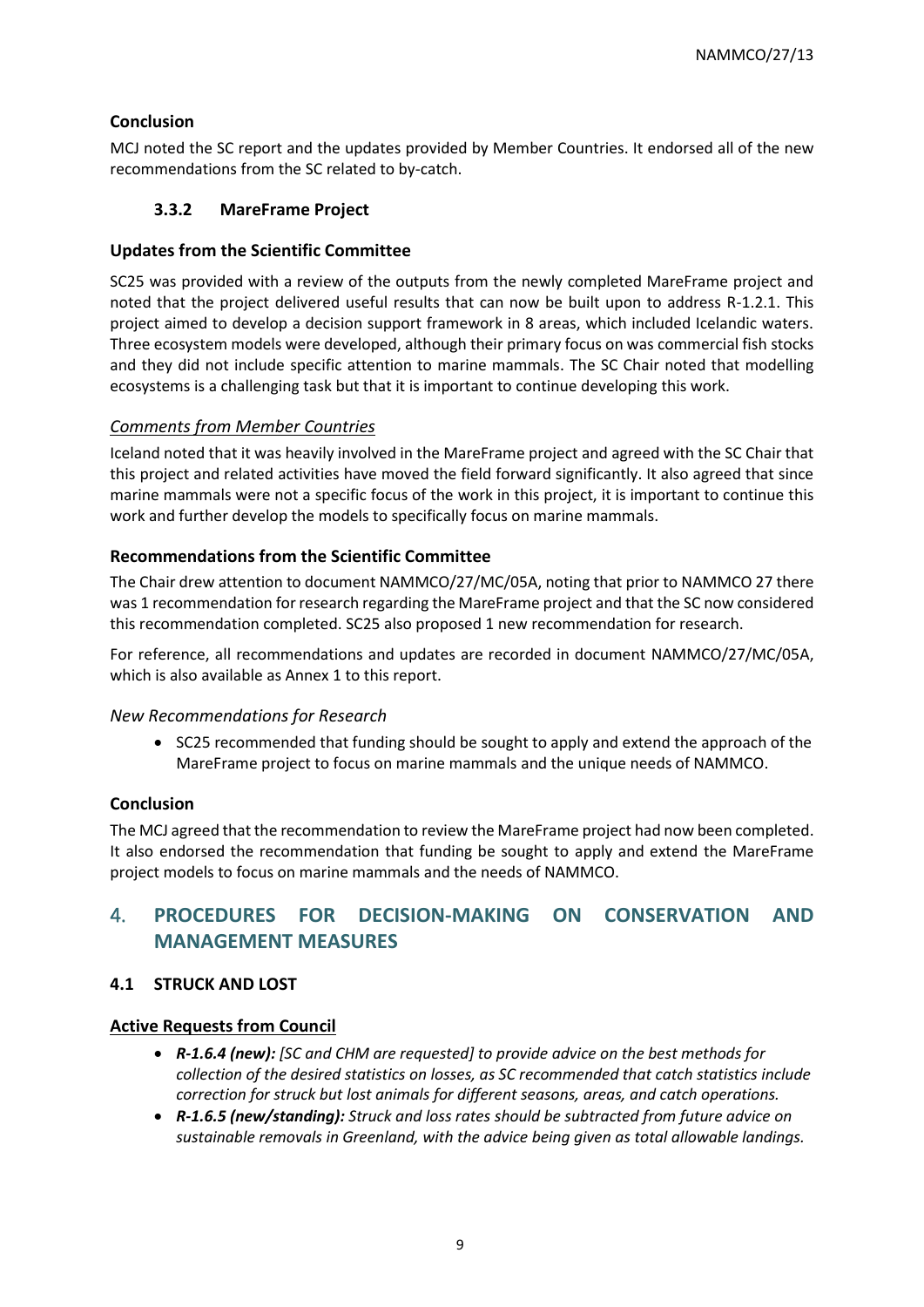# **Updates from the Scientific Committee**

In relation to R-1.6.4, SC25 noted that this request is in the process of being answered through different working groups. The issue had been specifically addressed within the walrus working group, which also followed the request of R-1.6.5, with this information reflected in its recommendations. The walrus working group also concluded that collecting struck and lost data was of equal importance for walrus, narwhal and beluga.

SC25 discussed different methods for collecting struck and lost data and the benefits and challenges associated with different approaches. It concluded that there was a need to invest in good time series rather than observer schemes and that ensuring hunters provide accurate reports is useful, noting however that further work and collaboration with hunters would be beneficial for achieving this.

## **Recommendations from the Scientific Committee**

The Chair drew attention to document NAMMCO/27/MC/05A, noting that prior to NAMMCO 27 there no proposals for conservation and management or recommendations for research. SC25 proposed one new recommendation for conservation and management.

For reference, all recommendations and updates are recorded in document NAMMCO/27/MC/05A, which is also available as Annex 1 to this report.

## *New Proposals for Conservation & Management*

• SC25 recommended that the issue of ensuring reliable reporting on struck and lost data should be forwarded to the Committee on Hunting Methods and advanced as a joint effort together with the SC.

#### Comments from Member Countries

Norway reported that it has now made space for reporting struck and lost in the sealing logbook and hopes that this will lead to improved reporting on this matter.

Greenland appreciated the work of the SC on this topic and emphasized the importance that all advice on marine mammal quotas is now being given in the same way in terms of how struck and lost reporting is used in the calculation of quotas. It was also noted that the SC had suggested reducing the quota for walrus in some areas, however, the Government of Greenland was not fully implementing the SC advice in this case as it had also received inputs from hunters noting that their use of traditional methods (i.e. hand held harpoons) allows them to secure and minimize struck and lost. The Government of Greenland has an obligation to listen to advice from both scientists and users when taking management decisions. Before the change of scientific advice as implemented now, the scientists and hunters didn't agree on struck and lost rates for walrus. At that time the Government had followed advice from users and used a rate of 3% rather than 11% as advised by the SC.

## **Conclusion**

The MCJ endorsed the new proposal that reporting on struck and lost should be forwarded to the Committee on Hunting Methods and advanced as a joint effort together with the SC.

#### <span id="page-9-0"></span>**4.2 DEVELOPMENT OF MANAGEMENT ADVICE**

#### **Active Requests from Council**

• *R-1.6.6. To conduct a review of the management procedures used by the Committee for generating management advice (RMP, AWMP, Bayesian assessment, Hitter Fitter, etc). The Committee should advise on which procedure is the most suitable for each species (or category of species) with the data that is currently available, while also meeting the management principles of NAMMCO. The Committee should further advise where additional data could allow for more suitable management procedure(s) to be implemented.*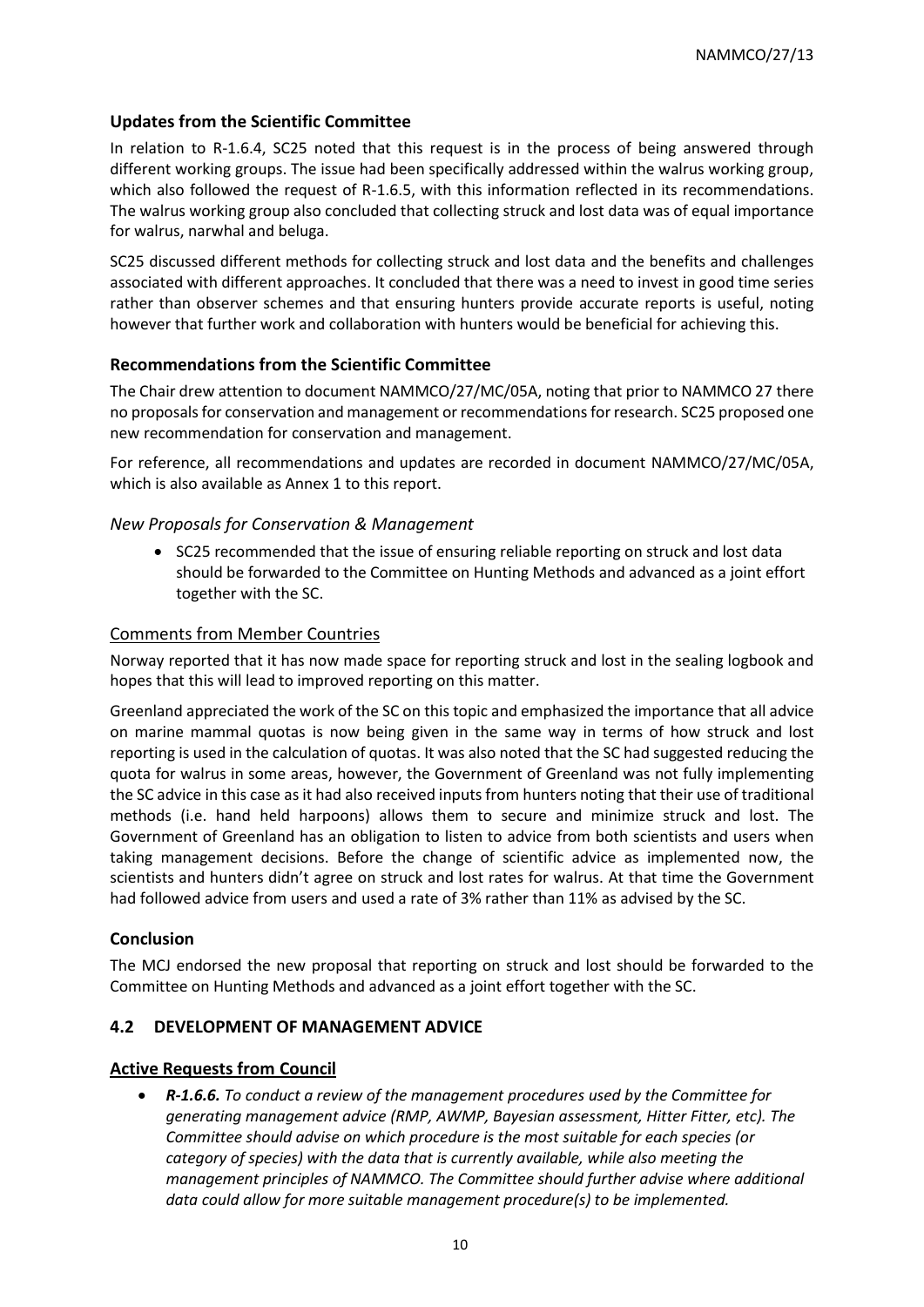#### **Updates from the Scientific Committee**

In relation to request R-1.6.6, SC25 recommended that an *ad hoc* working group containing a mix of expertise on large and small cetaceans and seals be established to provide an overview of working procedures in the SC, including the rationale behind specific decisions. This group will work together with the Secretariat to develop a draft document providing such a review.

#### **Recommendations from the Scientific Committee**

The Chair drew attention to document NAMMCO/27/MC/05A, noting that prior to NAMMCO 27 there no proposals for conservation and management or recommendations for research. SC25 made one new proposal for conservation and management related to procedures for the development of management advice.

For reference, all recommendations and updates are recorded in document NAMMCO/27/MC/05A, which is also available as Annex 1 to this report.

#### *New Proposals for Conservation & Management*

• The SC asked that Council consider automatically retiring requests that are older than 10 years (unless they are specifically renewed) and to investigate the possibility of altering NAMMCO meeting times to ensure the most efficient work flow.

#### *Comments from Member Countries*

Iceland requested that if requests are to be automatically retired, that a system be put in place to warn the heads of delegation (HoDs) when this is about to occur and that they then be given an opportunity to respond. Norway expressed that the warning and opportunity to respond would be more appropriately directed towards the management committees rather than the HoDs. The Faroes agreed that the management committee level was the most appropriate and asked that the retired requests be retained in an archive at NAMMCO so that the information regarding past requests is not lost.

The MCJ agreed that it could accept the retirement of requests older than 10 years so long as an appropriate warning and response procedure was in place for the management committees. Given this agreement, the Chair then highlighted to the group all of the requests that are currently older than 10 years as marked in blue in document NAMMCO/27/MC/05A. A discussion was then had on each of these requests to consider if retirement was appropriate or whether the MCJ wished to renew them.

On R-1.1.8, the MCJ noted that this work is still ongoing, with an aim to be finalised this year. The committee therefore agree that the request should be renewed until the publication of the analysis was complete.

On R-1.2.1, it was noted that information is now available from the MareFrame project that can be built upon to address this request. The MCJ therefore agreed that this request should be renewed and remain ongoing on the basis of the SC25 recommendation that funding be sought to develop the results of the MareFrame project specifically for marine mammals.

On R-1.7.2, the SC Chair noted that this request specifically related to NASS 2007 and therefore similar to R-1.1.8, the analysis remained ongoing. The MCJ therefore agreed to also renew this request.

Before taking the decision on R-2.4.2 and R-3.10.1, Norway noted that species specific requests should be taken by the management committees for cetaceans and seals and walrus, instead of the MCJ. This was agreed to by all.

On the proposal to reconsider the meeting schedule of the Council and the SC, Norway noted that changing the timing of the annual schedule would need to be considered holistically and should therefore be addressed within the FAC. This was agreed to by all.

On the SC proposal to address request R-1.6.6 through the establishment of an ad hoc working group, Norway asked if this needed to be handled within the FAC since it had not been considered there at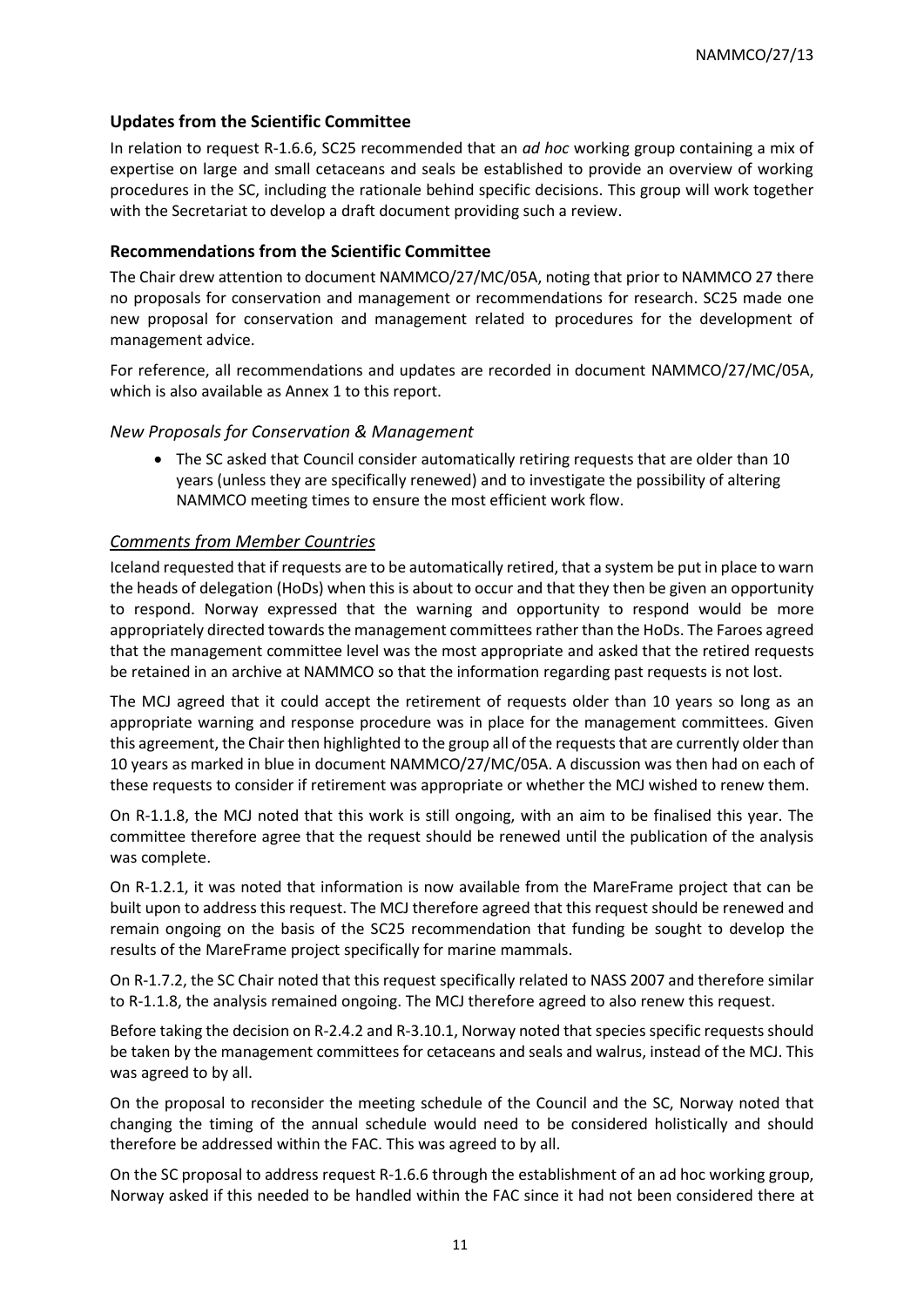this time. The Chair noted that this was the proposed SC response to an active request from Council. The Faroes asked if this was a working group of the SC and the reply was that it contained active members of the SC, as well as one participant from Canada. Greenland asked if this included the question of how advice was given on humpback whales in Greenland and it was responded that this would be a general review of methods used to generate management advice and therefore would also include methods for generating advice for humpback whales in Greenland.

#### **Conclusion**

The MCJ endorsed the proposal that requests older than 10 years be retired, with agreement that a warning and review process for those requests approaching retirement take place first within the management committees and that all retired requests be retained within an archive by NAMMCO. The MCJ then agreed that requests R-1.1.8, R-1.2.1, and R-1.7.2 should be renewed.

The MCJ also endorsed the establishment of an ad hoc working group to review working procedures and answer R-1.6.6.

# <span id="page-11-0"></span>5. **USER KNOWLEDGE IN MANAGEMENT DECISION-MAKING**

The Scientific Secretary gave a short presentation on integrating user knowledge in management decision-making, highlighting NAMMCO's history of work on the topic, describing key issues for consideration and inviting discussion about how to move forward with this approach in light of the request from SC25 to develop a joint initiative between the CHM and the SC on the topic of struck and lost reporting. The presentation given by the Scientific Secretary was available on the NAMMCO web portal as document NAMMCO/27/MCJ/13.

#### *Presenter's Summary*

The integration of science and user knowledge in management decision-making is a foundational principle of NAMMCO and has had a long history of discussion and development. Key milestones of this history were presented to demonstrate how activities and proposals on this topic have developed through time. The links with related concepts, such as transdisciplinary research and public engagement, were outlined and the conceptual framework of the intergovernmental platform on biodiversity and ecosystem services (IPBES) presented. The notion of a 'ladder of engagement' (with different levels of integration, mutual learning and power sharing) was described, as well as different rationales that may be used (e.g. instrumental, substantive or normative rationales and scientific and/or social reasons). An overview of different methods with increasing levels of engagement was also given (e.g. inviting submissions, surveys, interviews, focus groups, scenario workshops, advisory committees, participatory appraisals, co-management committees, consensus conferences, citizen science). Following this background information, the lessons learned from the NAMMCO conference, the work of IPBES, and efforts to conduct transdisciplinary research and public engagement in science were summarised. Key challenges include: different cultures & worldviews, diverging approaches to knowledge, lack of shared language & terminology, uneven power relations, no stable funding sources, the patience required. The elements of particular importance for conducting this kind of work were identified as: trust & confidence building, humility & respect, common objectives & shared terminology, documenting traditional & local knowledge, regular interactions & contact, formal and informal meeting sites, long term stability of initiatives. Finally, it was noted that a concrete opportunity for future work on integrating user knowledge and science exists in relation to the recommendation from the SC that the SC & CHM collaborate on the issue of struck and lost. For advancing its work on user knowledge in management decision-making, the presentation concluded by highlighting questions of particular relevance for NAMMCO to consider. Why do we want users involved in management decision-making? (instrumental/substantive/normative rationales; scientific &/or social reasons); Who should be involved? (organisations or selected individuals; member countries or also others); What form should this involvement take? (parallel or integrated; standing or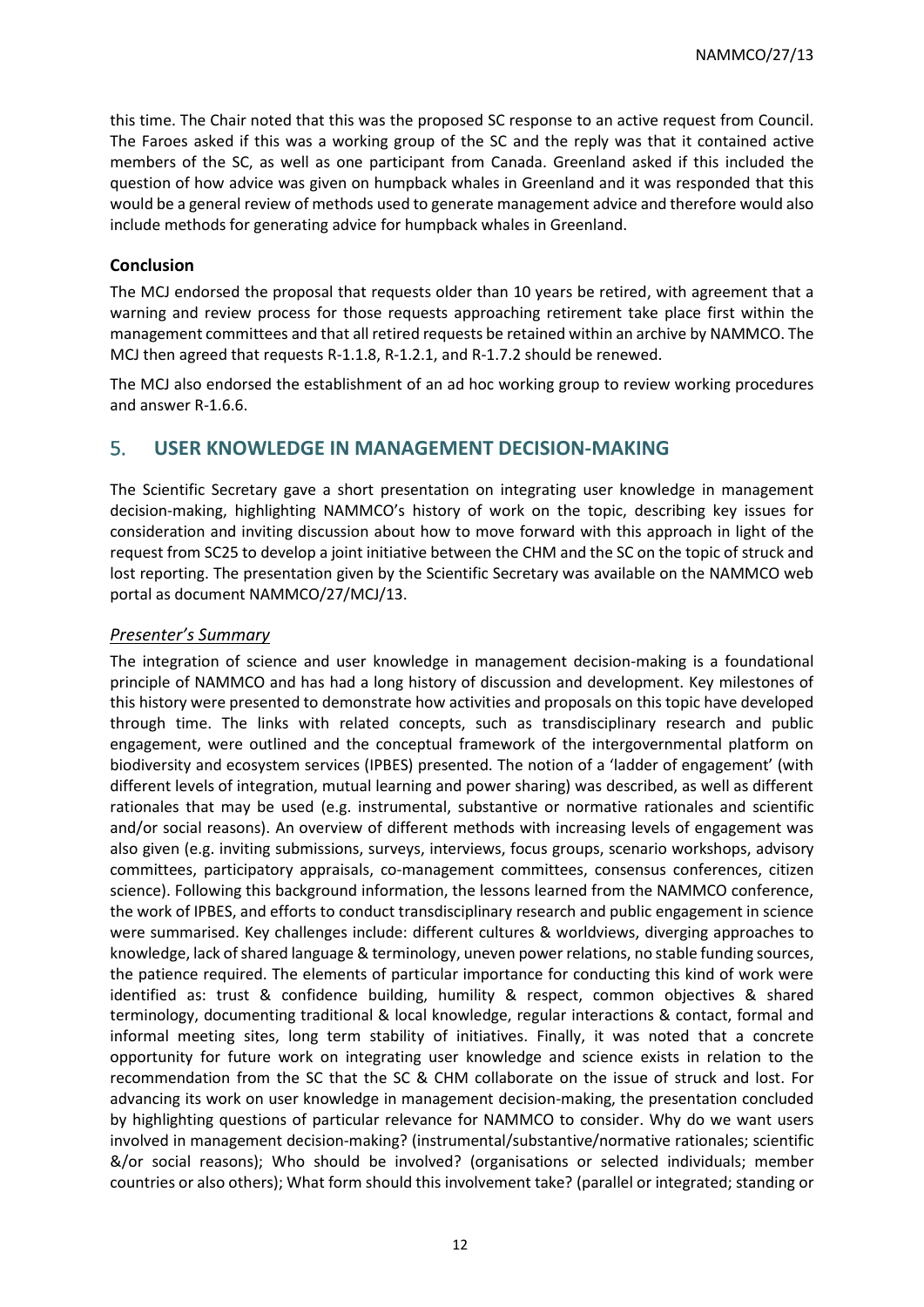ad hoc); When should it be done? (before/during/after development of scientific advice/management decision), and; How should it be conducted? (country specific/species, specific/universal).

# *Comments from Member Countries*

Greenland thanked the Scientific Secretary for the presentation and appreciated the opportunity to increase collaboration between users and scientists. Greenland noted that unfortunately it was not possible to have a user delegate present at the meeting this year. However, KNAPK did provide a statement on this topic for the meeting.

KNAPK hosted a workshop in 2018 on national and international wildlife management in Greenland, with participation from hunters, scientists and other experts on wildlife and ecosystem management from Greenland, Denmark and Alaska. The workshop presentations highlighted the benefits of local monitoring of wildlife species (often based on traditional knowledge), which was particularly useful for highlighting gaps in scientific knowledge. The workshop also highlighted the challenge that international and cross-border management (whether federal, national or regional) is typically based only on scientific advice and locals often feel that they are not being heard when it comes to final decisions.

Following the workshop, a set of recommendations and a draft executive order on user monitoring were delivered to the Government of Greenland. The recommendations suggest the use of the existing community-based documentation and management program PISUNA (Piniakkanik Sumiiffinni Nalunaarsuineq, www.pisuna.org) for advice regarding the decision-making on living resources by the management authority. This monitoring program is based on observations gathered by local Natural Resource Councils during every day activities in the nature. The Natural Resource Councils provide management advice every quarter. The observations and management advice recorded in this system cover a wide range of natural resources and parameters. Presently the Natural Resources Councils are operating in three Greenlandic communities. With partners from central government and municipalities, KNAPK is currently working towards enabling the establishment of more local natural resource councils across Greenland.

Norway highlighted the need for science and knowledge in management decision-making and the importance of user knowledge as a basic and important factor in this process. It was also noted that this is a central principle for democratic societies. The tools available for enhancing this involvement are particularly relevant and Norway thanked the Scientific Secretary for the overview provided.

# <span id="page-12-0"></span>6. **ANY OTHER BUSINESS**

The Chair noted that document NAMMCO/27/MC/05A represented a new approach to providing an overview of proposals from the SC to the management committees, as well as the responses from the member countries and NAMMCO to these proposals. The previous approach used was presented in document NAMMCO/27/MC/05B for those proposals arising prior to 2016. The Chair then opened for a discussion on the appropriateness of this new approach to record keeping and information sharing, particularly inviting participants to comment on the best way to provide a clear overview and transparent recording of how requests are being followed up.

Greenland noted that the approach in the document provided (NAMMCO/27/MC/05A) was useful and that the document should continue to be used in the future, with updates from Member Countries made prior to the management committee meetings.

## **Presentation on the US Marine Mammal Protection Act (MMPA) Import Rule**

A presentation was made via Skype by Nina Young, team leader for the MMPA Import Rule at the National Marine Fisheries Service, USA. A copy of the presentation was uploaded to the NAMMCO web portal.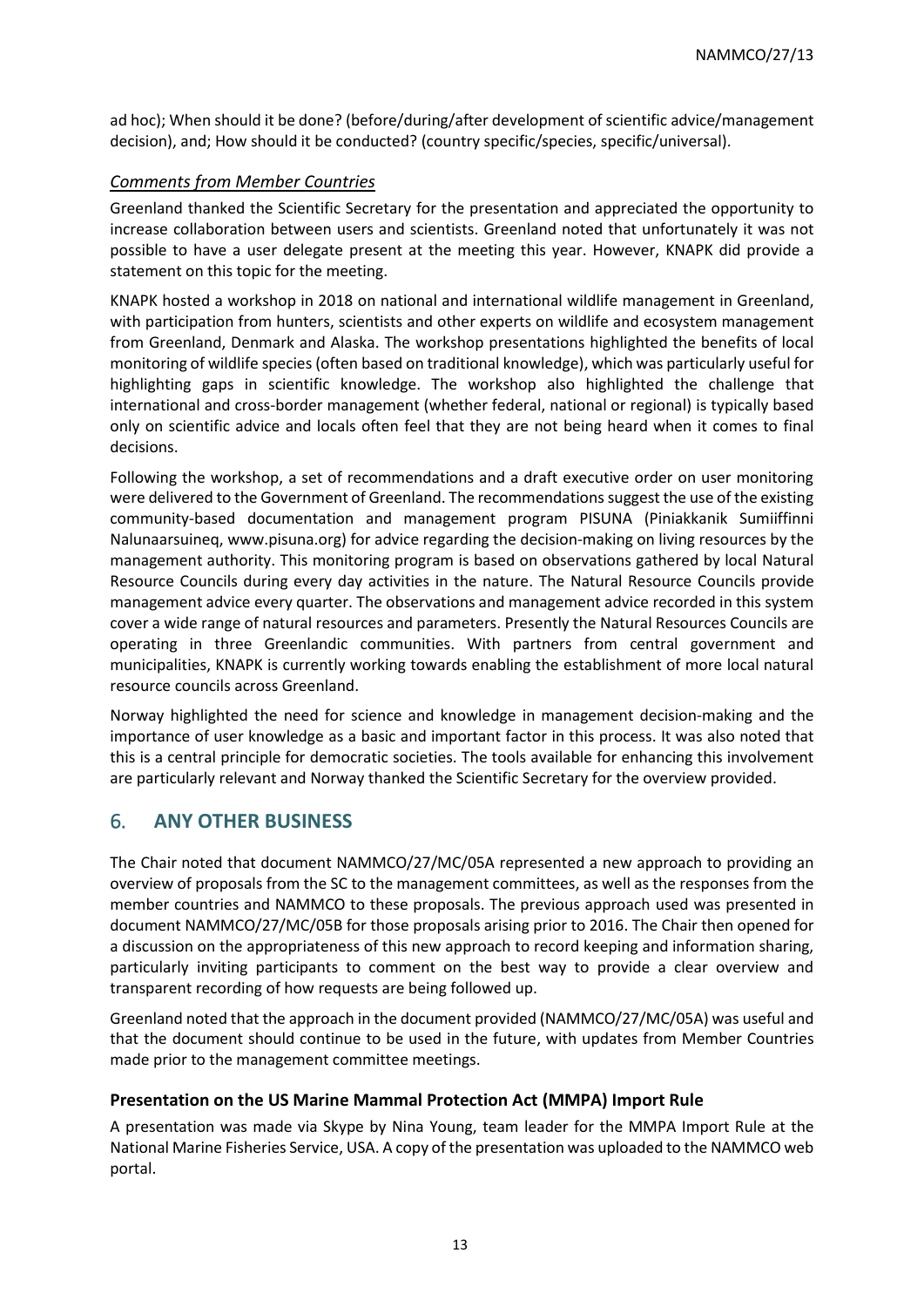No follow-up questions to the presentation were possible due to the poor quality of the connection. Had this been possible, questions would have been raised about the implementation in the USA of the same standards regarding marine mammal by-catch which the USA is now requiring of foreign fishing nations. Members of the Committee exchanged brief information on their respective processes to engage with the US authorities on these new import requirements. It was noted that further communication and coordination between the relevant experts in NAMMCO member countries working on the issue would be useful.

# <span id="page-13-0"></span>7. **CLOSING REMARKS**

The chair thanked all delegates and observers for their participation and closed the meeting.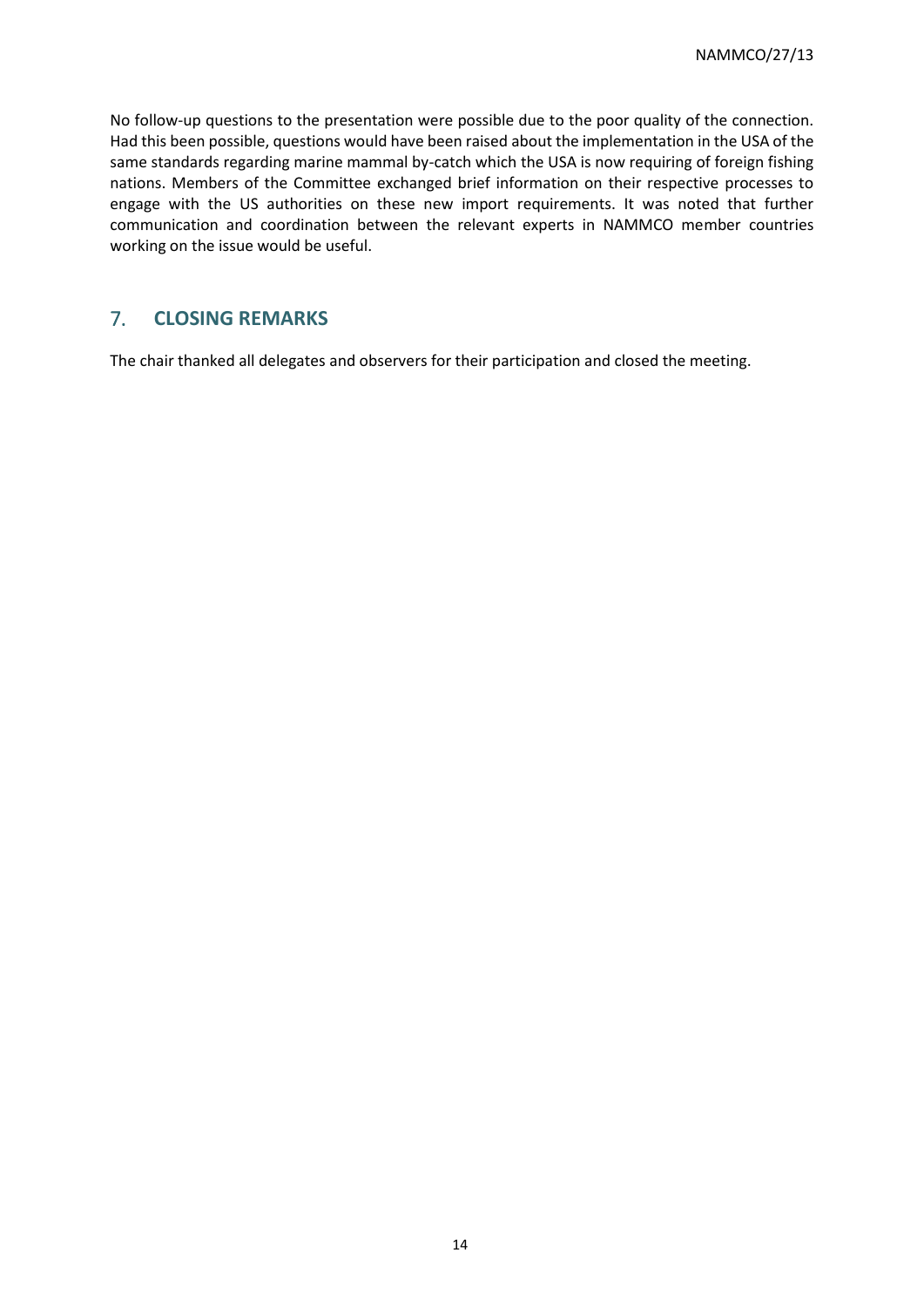

# **JOINT MEETING OF THE MANAGEMENT COMMITTEES**

*2 April 2019, Tórshavn Faroe Islands*

# <span id="page-14-0"></span>**ANNOTATED AGENDA**

| <b>AGENDA ITEMS</b> |                                                                     | <b>DOCUMENT REFERENCE</b>                                    |
|---------------------|---------------------------------------------------------------------|--------------------------------------------------------------|
|                     | 1. CHAIRMAN'S OPENING REMARKS                                       |                                                              |
| 2.                  | <b>ADOPTION OF AGENDA</b>                                           |                                                              |
| 3.                  | <b>ECOSYSTEM APPROACH</b>                                           | NAMMCO/27/08, Item 7                                         |
|                     | 3.1. Disturbance (esp. Mary River project)                          | NAMMCO/MC/06, R-1.5.4                                        |
|                     | 3.2. Pollution                                                      | NAMMCO/27/08, Item 7.3, 9.4, 9.5, 8.3, 8.7                   |
|                     |                                                                     | NAMMCO/MC/06, R-1.5.3, R-1.5.4, R-3.4.9,<br>R-2.6.3, R-2.3.1 |
|                     | 3.3. Marine Mammal - Fisheries                                      | NAMMCO/27/08, Items 7.3, 9.8                                 |
|                     | Interactions<br>3.3.1. By-catch                                     | NAMMCO/MC/06, R-1.5.4, R-2.3.1                               |
|                     | 3.3.2. MareFrame project                                            | NAMMCO/27/08, Items 7.1, 7.2                                 |
|                     |                                                                     | NAMMCO/MC/06, R-1.1.5                                        |
|                     |                                                                     | NAMMCO/MC/06, R-1.1.5                                        |
| 4.                  | <b>PROCEDURES FOR DECISION MAKING ON</b>                            | NAMMCO/27/08, Items 5.4 & 5.6                                |
|                     | <b>CONSERVATION AND MANAGEMENT MEASURES</b><br>4.1. Struck and Lost | NAMMCO/27/08, Item 5.4.1<br>NAMMCO/MC/06, R-1.6.5            |
|                     | 4.2. Development of Management Advice                               |                                                              |
|                     |                                                                     | NAMMCO/27/08, Item 5.6                                       |
|                     |                                                                     | NAMMCO/MC/06, R-1.6.6                                        |
| 5.                  | USER KNOWLEDGE IN MANAGEMENT DECISION-<br><b>MAKING</b>             | NAMMCO/27/08, Item 5.4.1                                     |
| 6.                  | <b>ANY OTHER BUSINESS</b>                                           |                                                              |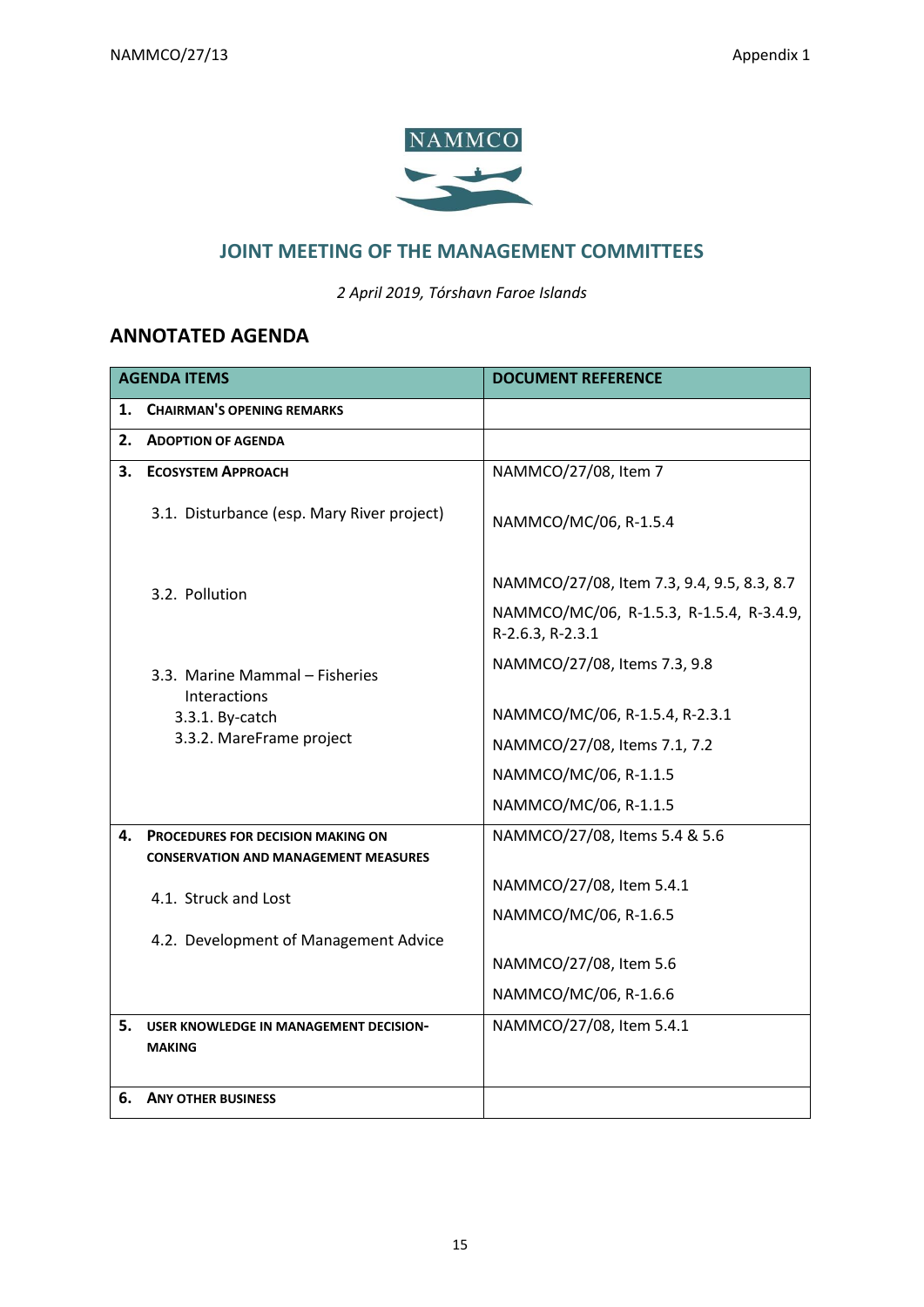# <span id="page-15-0"></span>**LIST OF PARTICIPANTS**

#### **MEMBER COUNTRIES**

#### **Faroe Islands**

Bjarni Mikkelsen Museum of Natural History V. U. Hammersheimbsgøta 13 FO-100 Tórshavn, Faroe Islands + 298 790576, [bjarnim@savn.fo](mailto:bjarnim@savn.fo)

Páll Nolsøe Foreign Service Ministry of Foreign Affairs and Trade Tinganes FO-110 Tórshavn,Faroe Islands +298 551028 , [palln@uvmr.fo](mailto:palln@uvmr.fo)

Kate Sanderson (C) Foreign Service Ministry of Foreign Affairs and Trade Tinganes FO-110 Tórshavn,Faroe Islands +298 551007, [KateS@uvmr.fo](mailto:KateS@uvmr.fo)

Ulla Svarrer Wang Ministry of Fisheries POB 347 FO-110 Tórshavn, Faroe Islands + 298 553242, [ulla.svarrer.wang@fisk.fo](mailto:ulla.svarrer.wang@fisk.fo)

#### **Greenland**

Amalie Jessen (Chair) Ministry of Fisheries, Hunting and Agriculture Government of Greenland POB 269 DK-3900 Nuuk, Greenland +299 345304, [Amalie@nanoq.gl](mailto:Amalie@nanoq.gl)

Nette Levermann (C) Ministry of Fisheries, Hunting and Agriculture Government of Greenland POB 269 DK-3900 Nuuk, Greenland +299 345344, [NELE@nanoq.gl](mailto:NELE@nanoq.gl)

#### **Iceland**

Ásta Einarsdóttir (C) Department of Fisheries and Aquaculture Ministry of Industries and Innovation Skúlagötu 4, IS-150 Reykjavik, Iceland. + 354 5459700, [asta.einarsdottir@anr.is](mailto:asta.einarsdottir@anr.is)

Kristján Loftsson Hvalur H.F. POB 233 IS-222 Hafnafjordur, Iceland + 354 5550565, [kl@hvalur.is](mailto:kl@hvalur.is)

Gísli Víkingsson Marine Research Institute, POB 1390, IS-121 Reykjavík, Iceland +354 5752000, [gisli.vikingsson@hafogvatn.is](mailto:gisli.vikingsson@hafogvatn.is)

#### **Norway**

Alessandro Astroza Ministry of Trade, Industry and Fisheries POB 8118 Dep NO-0032 Oslo, Norway +47 22 2464 63, [ata@nfd.dep.no](mailto:ata@nfd.dep.no)

Arne Bjørge Institute of Marine Research University of Oslo, NO-0316 Oslo, Norway +47 91314810, [arne.bjoerge@hi.no](mailto:arne.bjoerge@hi.no)

Guro Gjelsvik Directorate of Fisheries POB 185 Sentrum NO-5804 Bergen, Norway +47 90063839, [guro.gjelsvik@fiskeridir.no](mailto:guro.gjelsvik@fiskeridir.no)

Kathrine A. Ryeng Institute of Marine Research POB 6404 NO-9294 Tromsø, Norway +47 91315292, [kathrine.ryeng@imr.no](mailto:kathrine.ryeng@imr.no)